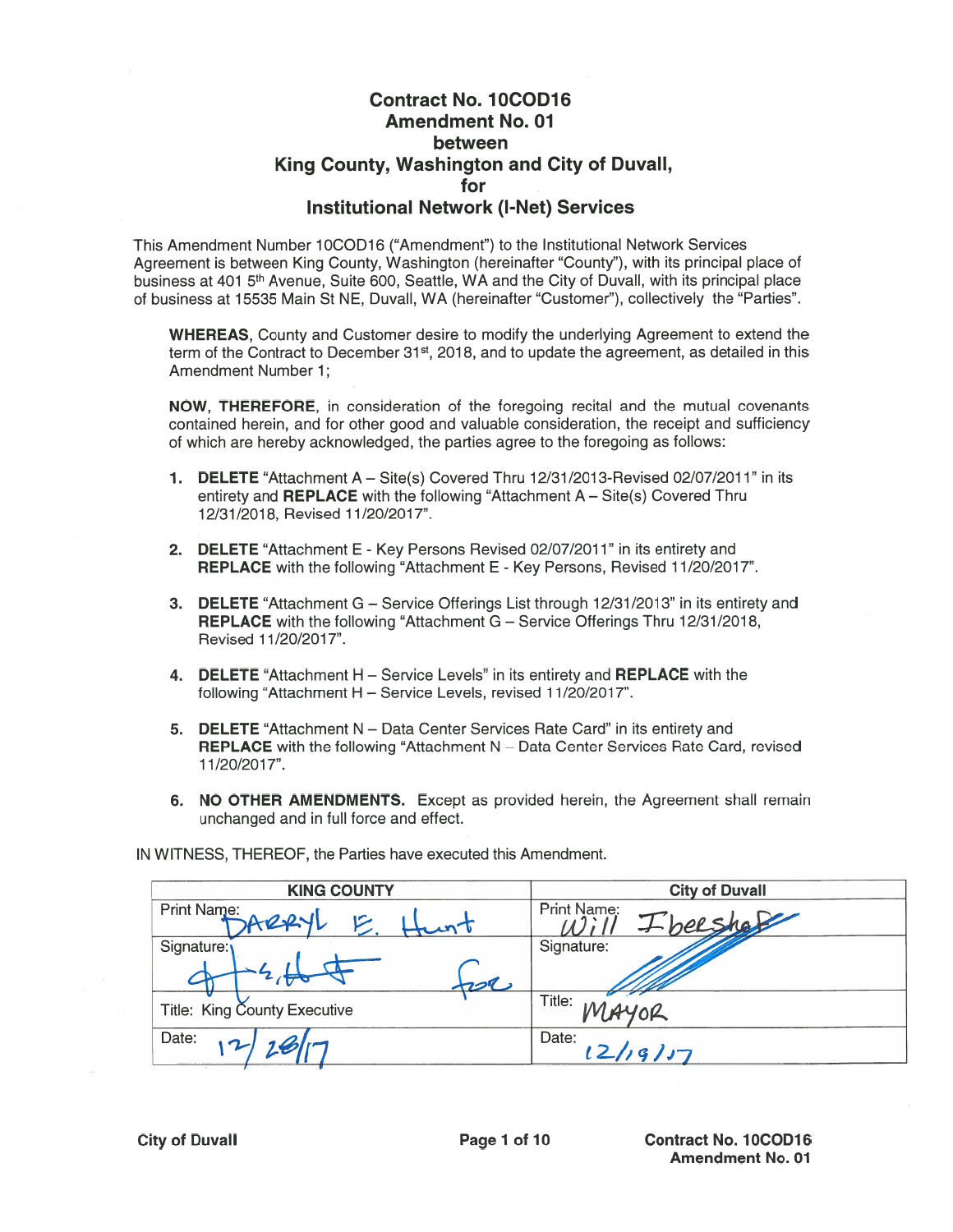# Attachment A — Sites(s) Coveted Thtu 12/31/2018, Revised 11/20/2017

All Site and contact data will be maintained by I-Net Operations. Customer Shall repor<sup>t</sup> changes in contact personnel or location data to I-Net management. The Contracted Site Services & Monthly Fees table below identifies Service Type and Bandwidth (Svc Type & BW), Site ID (number), Site Name, Site Address, City, Site Contact, CPE Device, Hub, Demarcation Point, and monthly cost for each Site covered under this Contract. I-Net owns all CPE devices installed at Customer Sites. See Attachment G - Service Offerings for a description of service offerings.

#### I-Net fiber is reserved for I-Net use only, to suppor<sup>t</sup> delivery of I-Net services to the Sites specified below.

## **Service Offering Summary**

|    | Internet Bandwidth (IB)                    | 2. | Transport Bandwidth (TB)             |
|----|--------------------------------------------|----|--------------------------------------|
| З. | Support Services - Platinum, Gold, Silver, |    | 4. T1 Connection (T1)                |
|    | <b>Bronze</b>                              |    |                                      |
|    | Additional Internet Bandwidth (AIB)        | 6. | Additional Transport Bandwidth (ATB) |
|    | Additional IPV4 Addresses (AIP)            | 8. | <b>Professional Services:</b>        |
| 9. | Data Center Services (See Attachment O)    |    | Network Engineering Service (NES)    |
|    |                                            |    | Solution Architecture (SA)           |
|    |                                            |    | Project Management Service (PMS)     |
|    |                                            |    | Support Surcharge (SS)               |

### **Contracted Site Services & Monthly Fees**

| Svc Type & Site<br><b>BW</b> | ID   | <b>Site Name</b> | <b>Site Address</b> | City     | <b>Site Contact</b> | <b>CPE</b><br>Device | Hub      | Demarcation<br>Point | <b>Monthly</b><br>Fee |
|------------------------------|------|------------------|---------------------|----------|---------------------|----------------------|----------|----------------------|-----------------------|
| <b>IB 40</b>                 | 2011 | City of Duvall   | 26225 NE Stephens   | Duvall   | Christopher Miller  |                      | Avondale |                      | \$375.00              |
|                              |      |                  |                     |          |                     |                      |          |                      |                       |
|                              |      |                  |                     |          |                     |                      |          |                      |                       |
|                              |      |                  |                     |          |                     |                      |          |                      |                       |
|                              |      |                  |                     |          |                     |                      |          |                      |                       |
| <b>TOTAL Monthly Fees:</b>   |      |                  |                     | \$375.00 |                     |                      |          |                      |                       |

## **Installation Costs (Non-Recurring)**

| $*$                                                         |                |          | <b>Contract No.</b><br><b>12COD09</b> |
|-------------------------------------------------------------|----------------|----------|---------------------------------------|
| *Provision Fees                                             | Per Site       |          | \$00                                  |
| Additional Site Provisioning Cost(s)<br>Site Visit Required | Per Site       |          | \$00                                  |
| Additional Services - No Site Visit<br>Required             | \$150 per hour | Per hour | \$00                                  |
| <b>Total Non-Recurring Costs</b>                            |                |          | \$00                                  |

\* Provision Fees include \$1,500 for ADVA FSP15OCC 206V (iGig) Hardware and \$400 for Provisioning Services. A quote for a FSP150CC XG210 (10Gig) hardware is available by request.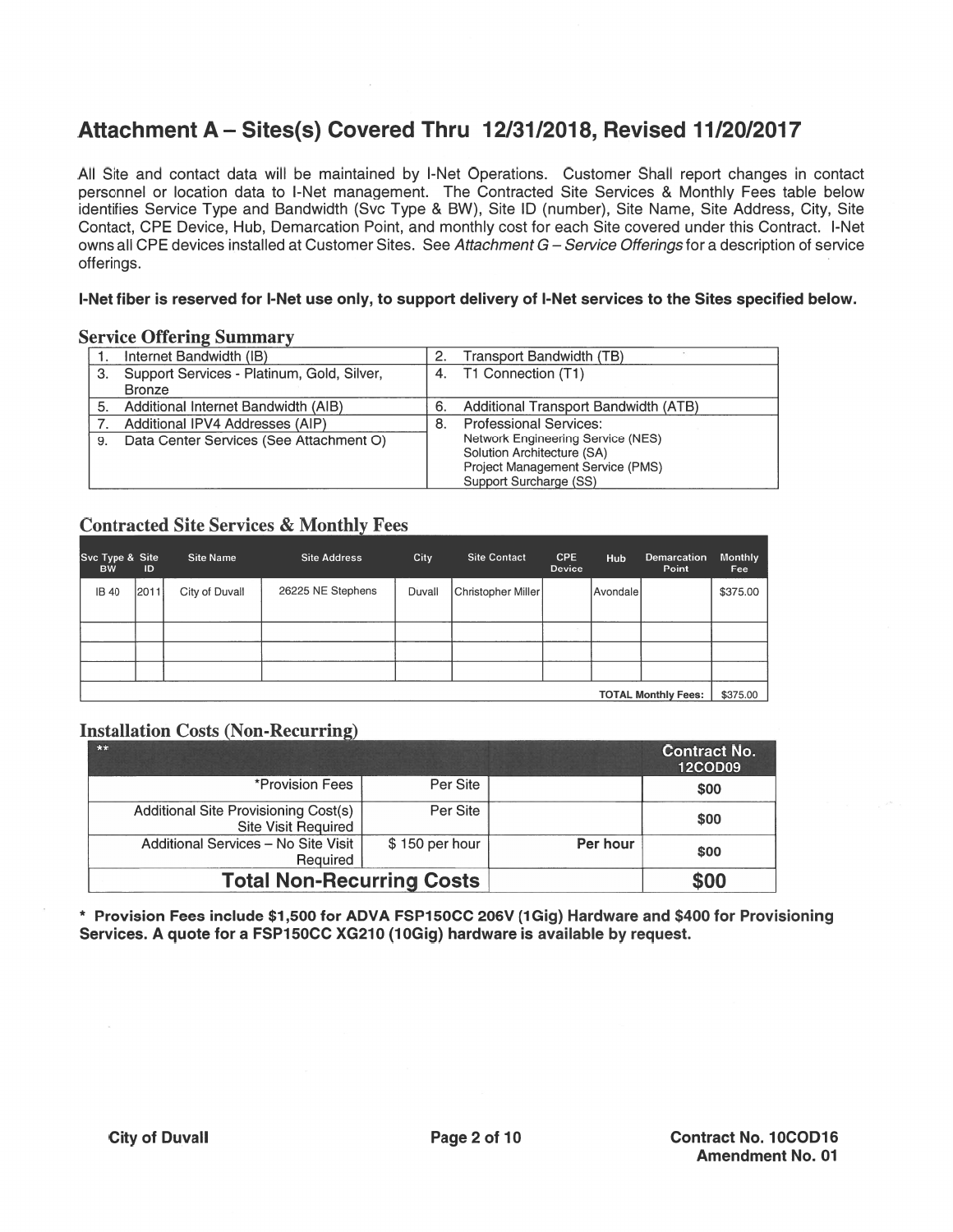# Attachment E - Key Persons, Revised 11/20/2017

The Customer's Primary Contact and the Technical Contact listed below Shall have authority on behalf of the Customer to reques<sup>t</sup> and approve all of its network connections to other I-Net agencies or external agencies and to add, delete or modify services and Sites, including both cost and no-cost changes. The Primary and Technical Contacts are lead on all technology and troubleshooting issues regarding I-Net services.

All change requests must be submitted using Appendix B - I-Net Connectivity Change Request Form by either the Primary Contact or the Technical Contact. No changes will be made to the Customer's service configuration without approval from the Primary Contact or the Technical Contact and King County. URL to Change Request Form: http://www.kingcounty.gov/inet

The Customer's Finance Contact Shall be the primary contact for all invoicing and billing issues.

The Customer's Contracts Contact Shall be the primary contact for all contractual issues and contract changes/amendments.

The Customer's Technical Contact Shall provide physical access for the County to the I-Net equipment at an individual Site. This contact is listed in Attachment  $A$  - Site(s) Covered.

The Customer Shall provide updated information to the County I-Net Management contact via email within five (5) business days should this contact information change. Contact information updates do not require an amendment via change order.

| <b>KING COUNTY</b>                                                                                                                                                                                    | <b>City of Duvall</b>                                                                                                                                                                                      |
|-------------------------------------------------------------------------------------------------------------------------------------------------------------------------------------------------------|------------------------------------------------------------------------------------------------------------------------------------------------------------------------------------------------------------|
| I-Net Management Contact:<br>Tommy Lee, I-Net Business Manager<br>401 5th Avenue, Seattle, WA 98104, 7th FI<br>Phone: 206-263-8758<br>E-mail: tommy.lee@kingcounty.gov<br>I- I-Net Technical Contact: | <b>Primary Contact:</b><br>Name: Matthew Morton<br>Address: PO Box 1300, Duvall, WA 98019<br>Phone: 425-788-1185<br>Cell: 206-379-6469<br>E-mail: matthew.morton@duvallwa.gov<br><b>Technical Contact:</b> |
| Network Operations Center (NOC)<br>401 5th Avenue, Seattle, WA 98104, 7th FI<br>Phone: (206) 263-7000<br>Email: inetops@kingcounty.gov                                                                | Name: Christopher Miller, Systems Engineer<br>Address: PO Box 987 Snoqualmie, WA 98065<br>Phone: 425-888-1555<br>Cell:<br>E-mail: cpmiller@ci.snoqualmie.wa.us                                             |
| Invoicing/Payments:<br>Ana Ma-Lee, Business and Finance Officer<br>401 5th Avenue, Seattle, WA 98104, 6th FI<br>Phone: 206-263-7894<br>E-mail: ana.ma-lee@kingcounty.gov                              | Finance Contact:<br>NameL Lindsey Vaughn<br>Address: PO Box 1300, Duvall, WA 98019<br>Phone: 425-788-1185<br>E-mail: lindsey.vaughn@duvallwa.gov                                                           |
| Contracts/Amendments:<br>Dominic Palo, IT Contracts Specialist<br>401 5th Avenue, Seattle, WA 98104, 6th FI<br>Phone: 206-477-9555<br>E-mail: Dominic.palo@kingcounty.gov                             | Contracts Contact:<br>Name: PJ Rodriguez, IT Director<br>Address: PO Box 987 Snoqualmie, WA 98065<br>Phone: 425-888-1555 ext. 1115<br>E-mail: jrodriguez@ci.snoqualmie.wa.us                               |
| Data Center:<br>Cedric Buchanan, Manager<br>3355 S. 120th Place, Tukwila, WA 98168<br>Phone: 206-263-5899<br>24x7 Phone: 206-263-8100 (Operations Team)<br>E-mail: cbuchanan@kingcounty.gov           | <b>Help Desk</b><br>Phone:<br>E-mail:                                                                                                                                                                      |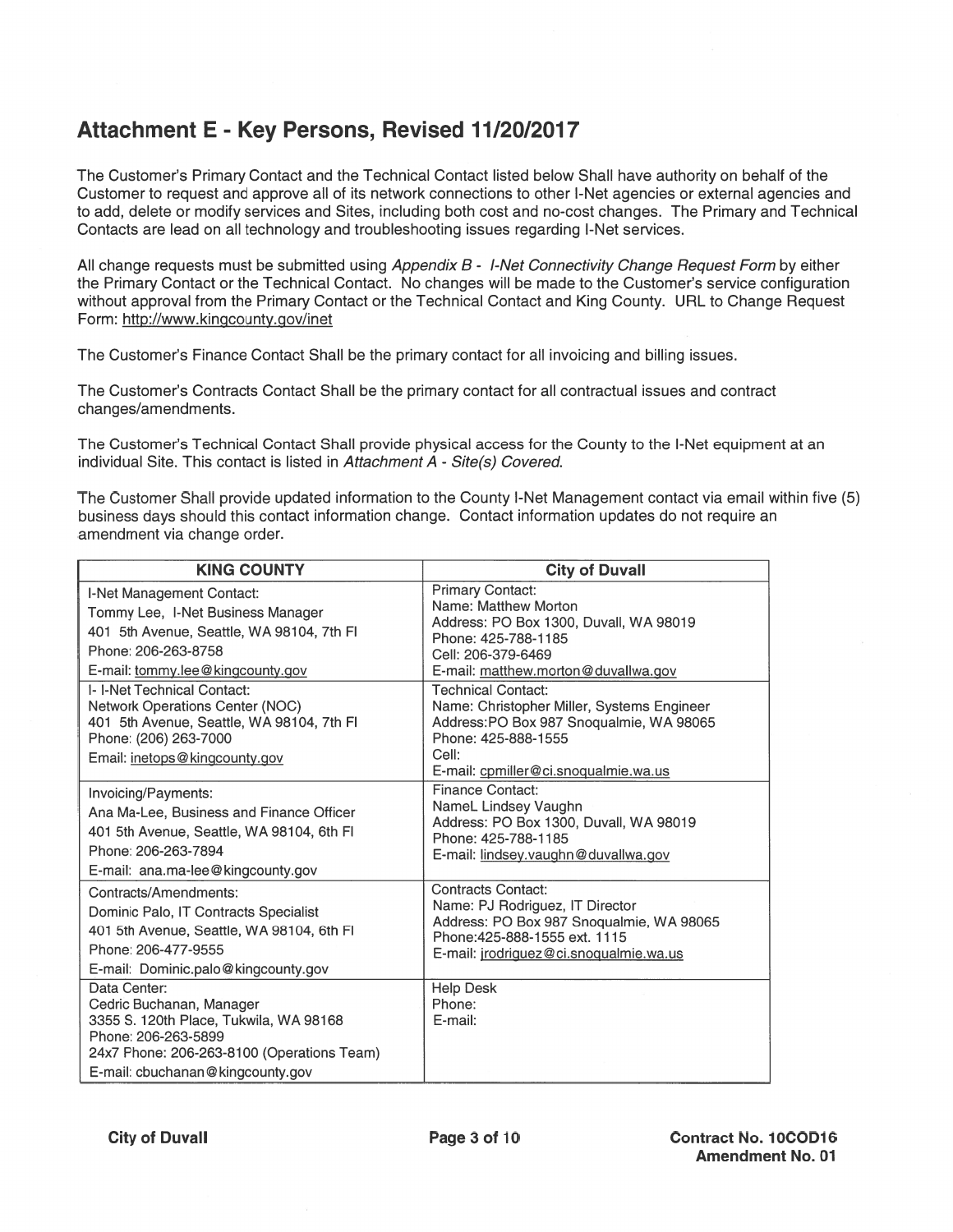# Attachment G - Service Offerings Thru 12/31/2018, Revised 11/20/2017

The following is a list of current service offerings and their definitions. Consult Attachment K - I-Net Rate Card for pricing.

## Basic Services

<u>1. Internet Bandwidth (IB):</u><br>The Internet Bandwidth service provides a base Bandwidth of 40Mbps. Additional Bandwidth of up to 1Gbps can be purchased in increments of 10Mbps for an additional monthly fee. Bandwidth rate limits are applied.

#### 2. Transport Bandwidth (TB):

Transport Bandwidth is <sup>a</sup> point-to-point connection between two facilities and is subject to service availability. It provides service at a base Bandwidth of 100Mbps. Additional Bandwidth up to 10Gbps can be purchased in increments of 100Mbps or 1 Gbps increments for an additional monthly fee.

#### 3. Support Services

In addition to the basic service above, the Customer Shall select <sup>a</sup> support package (Platinum, Gold, Silver or Bronze). Each package provides <sup>a</sup> different level of service and <sup>a</sup> separate rate, as described below:

| <b>Support Svcs</b>      | <b>Platinum</b> | Gold      | <b>Silver</b> | <b>Bronze</b> |
|--------------------------|-----------------|-----------|---------------|---------------|
| <b>IPV4 Addresses</b>    | 32              | 16        |               | 2             |
| EVC (1 additional)       | Included        | Optional  | Optional      | n/a           |
| <b>IGN Connection</b>    | Included        | Included  | Included      | n/a           |
| $QoS*$ (4 $CoS$ )        | included        | included  | best effort   | best effort   |
| <b>Technical Support</b> | 24X7, 365       | 24X7, 365 | 24X7, 365     | 8X5           |
| Maintenance              | Included        | Included  | Included      | Included      |
| <b>DNS Mgmt</b>          | Included        | Included  | Included      | Included      |

### **Descriptions**

#### EVC:  $\bullet$

An Ethernet Virtual Connection (EVC) is defined by the Metro-Ethernet Forum (MEF) as an association between two or more user network interlaces that identifies <sup>a</sup> point-to-point or multipoint-to-multipoint path within the service provider network. An EVC is a conceptual service <sup>p</sup>ipe within the service provider network. One EVC comes standard with Basic Service.

### IGN Connection:

The Inter-Governmental Network (IGN) is the common data network used to connect to state agencies, counties, and cities with known end points, managed gateways, and applications. The existing IGN is maintained by King County Network Services and is connected to the Washington State Department of Information Systems (DIS) state-wide IGN. I-Net provides network transport to gain access to this network. Municipalities, public health agencies, and law enforcement agencies are able to access applications and share data with other state and local government agencies within the I-Net network. Customers connecting to the IGN must adhere to security guidelines published by Washington State Consolidated Technology Services (CTS) that pertain to this network. This IGN service is bundled with the I-Net ISP service.

#### QoS:

Quality of Service (QoS) is the ability to provide different levels of priority to different applications, users, or data flows, or to guarantee <sup>a</sup> certain level of performance to <sup>a</sup> data flow.

#### Technical Support - 8X5:

Support is provided Monday through Friday during regular, daytime hours of <sup>8</sup> a.m. to <sup>5</sup> p.m., except on County Holidays. The targeted initial response time will be thirty (30) minutes. Problem resolution begins no more than two (2) hours after the initial report. Work on problems

City of Duvall **City of Duvall** Page 4 of 10 Contract No. 10COD16 Amendment No. 01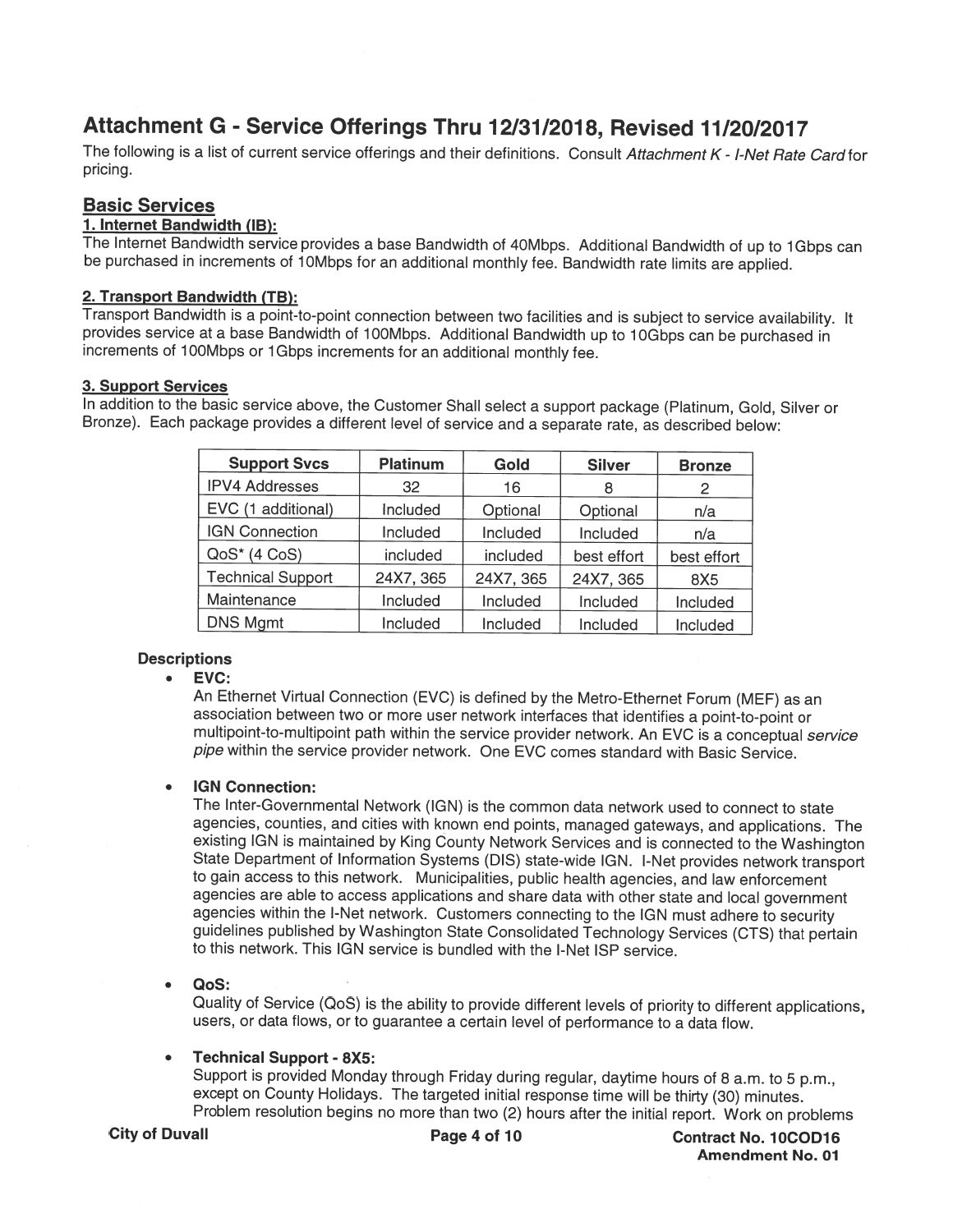will continue within these daytime hours, as needed. If work is required outside of daytime hours, work Shall be escalated by the Customer and with approval of I-Net management.

#### . Technical Support - 24X7, 365:

Support is provided 24 hours a day, 7 days a week, every day of the year. The targeted initial response time will be thirty (30) minutes. Problem resolution begins no more than two (2) hours after the initial report. Problem resolution work will continue until resolved.

#### . DNS Registration and Hosting:

I-Net provides domain registration services to its customers. Only the designated registrar may modify or delete information about domain names in <sup>a</sup> central registry database. Registration of <sup>a</sup> domain name establishes <sup>a</sup> set of Start of Authority (SOA) records in the DNS servers of the paren<sup>t</sup> domain, indicating the IPV4 address (or domain name) of DNS servers that are authoritative for the domain.

### Additional Services

#### 4. T1 Connection (T1):

A dedicated connection supporting legacy data and voice applications at <sup>a</sup> fixed rate of 1 .544 Mbps. This service is usually for multiple-site agencies that have legacy T1 line ports between their facilities used to serve voice applications such as PBXs. TI line ports can also be provided that connect between two participating agencies. Fractional T1 service is also available where individual channels may be directed to different sites. The interface is an RJ-48X connector from the I-Net edge equipment.

### 5. Additional Internet Bandwidth (AIB):

I-Net offers additional Internet bandwidth upon the Customer's reques<sup>t</sup> and County approval. Additional bandwidth of up to 1Gbps can be purchased in increments of 10 or 100Mbps for an additional monthly fee.

#### 6. Additional Transport Bandwidth (ATB):

I-Net offers additional Transport Bandwidth upon Customer reques<sup>t</sup> and County approval. Additional bandwidth of up to 1 0Gbps can be purchased in increments of 1 00Mbps for an additional monthly fee.

#### 7. Additional IPV4 Addresses Option (AlP):

Customers have the option of purchasing additional blocks of non-portable IP addresses from King County's Class B address space 146.129.x.x. The blocks come in quantities of 16. The County cannot quarantee contiguous IPV4 addresses when additional addresses are purchased, unless agreed to in writing by the County.

#### 8. Professional Services

Professional Services is meant to be <sup>a</sup> range of specialized services oriented toward helping Customers make the best use of the I-Net. The scope, duration and rates will vary as well as the skill sets of professionals involved. Here are some examples:

#### a) Network Engineering Service (NES):

This is work developing specialized network solutions to fit the Customer's needs related to I-Net services. Rates will vary depending upon the duration of the work, and may be invoiced on an hourly or per job basis. The typical rate for in-house staff is \$80/hr. Outside resources will normally demand <sup>a</sup> higher rate, up to \$150/hr or more. This service is subject to staff availability.

#### b) Solution Architecture (SA):

This architecture work is to aid in adapting and scaling applications to operate optimally in an I-Net enabled network environment. The hourly consultation shall be at <sup>a</sup> rate that reasonably captures the County's cost. This may entail using in-house staff.

#### c) Project Management Service (PMS):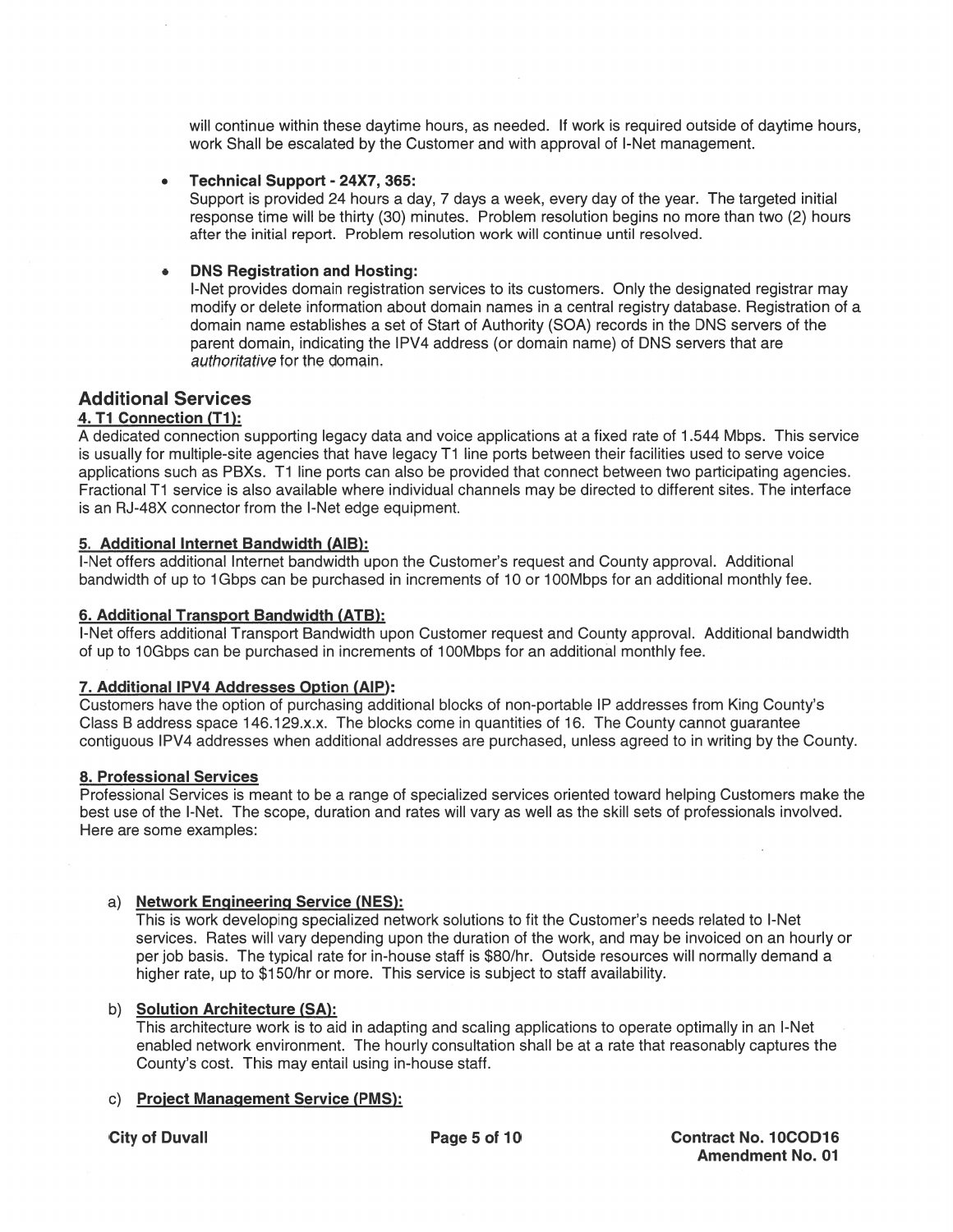This service will provide overall management of work needed prior to installation of I-Net services. This service has traditionally focused on managing construction tasks necessary to deliver fiber optic media. Other related project management tasks may be considered. Charges for the service will be a fixed percentage of the estimated total project cost.

#### d) Support Surcharge (SS):

This is a fee charged when a trouble call results in the dispatch of support staff to a Customer site and the cause of trouble is found to be the responsibility of the Customer. The Customer Shall be charged at the rate specified in Attachment  $A - S$ ites Covered, no less than two (2) hour minimum.

Engineers will work with the Customer's Technical Contact to design the service and provisioning for the Customer's Site(s). Typically, the device installed at a Site will be a CPE providing one or more 100/1000 Mbps Ethernet connections. All installed equipment remains the sole property of the I-Net.

I-Net provides initial configuration and installation of its equipment and service, including customization of services. All I-Net installed equipment whether at a Customer's Site or not, remains the sole property of the I-Net.

I-Net will only provide transport from suburban cities to KC/IGN and will not be involved with application incidents and issues.

If a network engineer is dispatched to solve an incident and the incident is determined to be that of the Customer, a service call charge will be invoiced.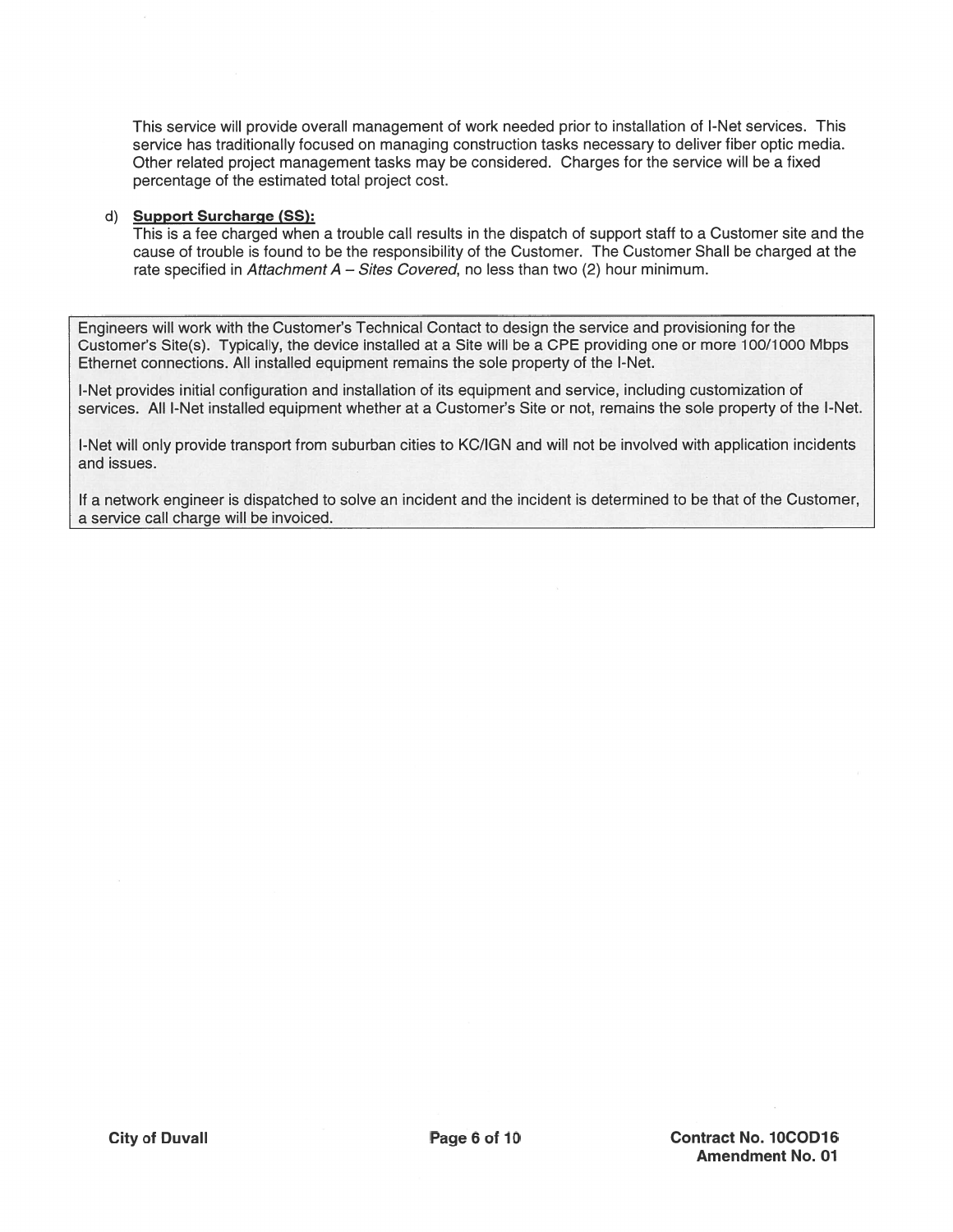# Attachment H —Service Levels, revised 11/20/2018

# 1. Network Latency

The end-to-end Network Latency will not be greater than an average of nine (9) milliseconds.

# 2. System Availability

- A. I-Net's service delivery metrics are:
	- 1 . Internet Bandwidth Service: Availability of 99.9% annually on all services excluding planned maintenance windows and upgrades.
	- 2. Transport Bandwidth Service: Availability of 99.9% annually on all services excluding planned maintenance windows and upgrades.
- B. QoS services provide the additional metrics of: (measured using the Etherjack services):
	- 1 . One way latency within I-Net MOE platform no more than 1 50 milliseconds.
	- 2. Average one way jitter less than 30 milliseconds.
- C. I-Net will monitor compliance with the system availability metrics in paragraphs 2. A and B for the services provided to the Customer. A "Metric Compliance Report" will be available on the Customer's SharePoint site on <sup>a</sup> monthly basis. If I-Net is unable to achieve the performance specified in paragraphs A and or B, then at the Customer's reques<sup>t</sup> I-Net will provide <sup>a</sup> discount based on the parameters below:
	- 1. System Availability nonperformance between 4-8 business hours–if requested by the Customer, I-Net will discount Customer's monthly fee for that month by one percent (1%), and will be reflected on the next monthly invoice. However, at no time shall the total of all fee discounts provided Customer exceed ten percent (10%) of the Customers monthly service fee over the twelve month calendar period. As an illustration, if the Customers monthly fee is \$1 000, the maximum discount that will be provided over the calendar year would be \$100.
	- 2. System Availability nonperformance (greater than 8 business hours)-- if requested by the Customer, I-Net will discount Customer's monthly fee for that month by two percen<sup>t</sup> (2%), and will be reflected on the next monthly invoice. However, at no time shall the total of all fee discounts provided Customer exceed ten percent (10%) of the Customers monthly service fee over the twelve month calendar period. As an illustration, if the Customers monthly fee is \$1 000, the maximum discount that will be provided over the calendar year would be \$100.

# 3. Reliability

The I-Net network core is <sup>a</sup> diverse path, failover network. Recovery due to <sup>a</sup> network break or equipment failure in the primary ring should not be greater than three (3) seconds under worst case conditions, with detection and rerouting typically occurring in approximately one (1) second.

# 4. Maintenance Window and Planned Network Outages

Regularly scheduled maintenance includes, but is not limited to upgrades, other than Planned Network Infrastructure Upgrades and Migrations Paragraph 16.4, and non-emergency repairs. Scheduled maintenance procedures may be performed on Sunday mornings between 6 a.m. and 9 a.m. Emergency work may be performed at any time necessary to maintain the operation of I-Net services.

Notice will be given to the Customer of planned network outages when such an outage will affect the Customer. An I-Net Outage Notification list, comprised of the Customer's designated contact, will be maintained for this purpose. The County will notify the Customer of scheduled outages at least two (2) business days in advance. The County will endeavor to notify the Customer of emergency outages as soon as possible.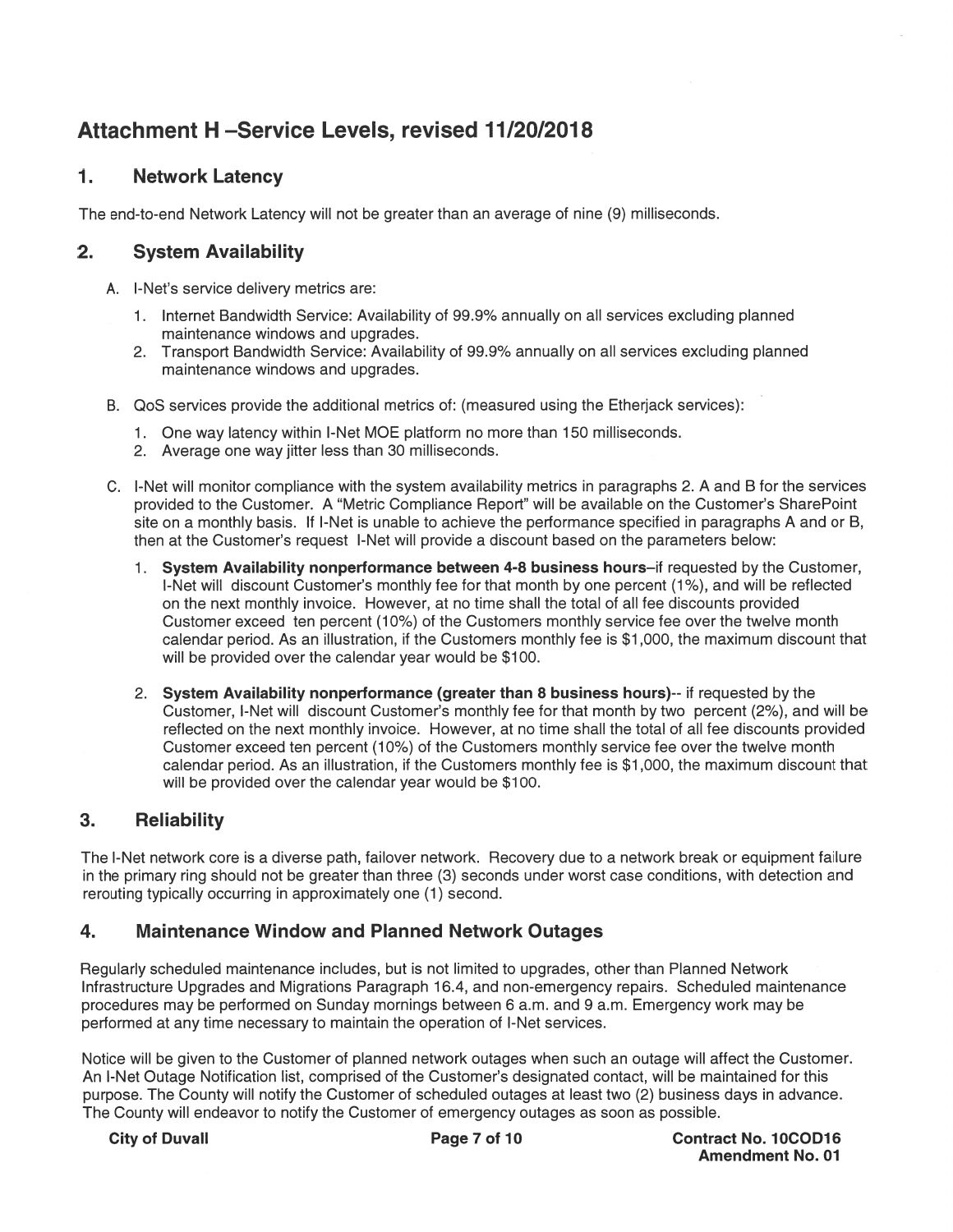# 5. Problem Reporting and Escalation Procedure

Users Will initially repor<sup>t</sup> problems to their agency's information technology (IT) organizations per their existing internal policies.

- A. The Customer's IT personnel shall troubleshoot the problem to eliminate application, user platform, or other potential problem sources within its internal network.
- B. If the Customer then believes it is an I-Net problem, the Customer's designated Technical Contact(s) shall contact the I-Net Network Operations Center.
- C. A service ticket will be created based on the trouble call, and the I-Net troubleshooting process and time clock will begin.
- D. I-Net Operations will provide <sup>a</sup> Problem Reporting and Escalation Procedure to the Customer and provide the Customer with progress and status information on the service ticket. The Customer should receive an initial callback regarding the status of the problem within thirty (30) minutes of the initial report.

# 6. Problem Escalation

I-Net Operations will attempt to begin resolution of most problems within two (2) hours of the problem repor<sup>t</sup> initially being logged and <sup>a</sup> service ticket being generated. I-Net Operations will notify the Customer regarding the status of the reported problem and the estimated time to repair completion. The estimated time to repair will depend on the determination of whether or not the issue is outside the control of the County, such as <sup>a</sup> fiber or power outage, or within the control of the County.

- A. If, after two (2) additional hours, the problem has not been resolved (within the parameters of the suppor<sup>t</sup> window and problem severity), the Customer may contact the I-Net Business Manager to escalate the problem priority. At this point, the I-Net Business Manager will assess the internal or external situation, escalate the service ticket's priority as necessary, and provide <sup>a</sup> best estimate of time to repair completion.
- B. If an I-Net engineer is required to visit <sup>a</sup> Site to repair or troubleshoot <sup>a</sup> problem, the Customer may be charged for this service. There will be no charge if the problem necessitating the visit is due to <sup>a</sup> failure with I-Net's equipment or network that was not the result of Customer activity, or is caused by the County. In all other situations, the Customer will be charged for the visit. The charge for this service will be \$150 per hour, including travel time, with <sup>a</sup> minimum 2-hour charge. This charge will be added to the Customer's monthly invoice.

# 7. New Service Requests

The work required and timing for providing service requests varies depending on the nature of the service being requested and constraints imposed by the Customer's status as an existing or new customer.

- A. For Service Changes, including changes for sites already receiving I-Net service, I-Net will add new services requiring only a software change, typically within ten (10) business days from the receipt of an I-Net Connectivity Change Request Form from the Customer, and I-Net engineering approval of the change. Services requiring hardware changes will be scheduled with the Customer. Upon receiving I-Net engineering and the Customer's approval, I-Net will complete <sup>a</sup> service ticket and obtain written approval from the Customer. This approved service ticket will be processed by the County for Customer billing.
- B. For new I-Net service locations, I-Net's ability to provide requested service will be dependent upon the availability of existing fiber provisioning and integration with the Customer's other existing sites on I-Net.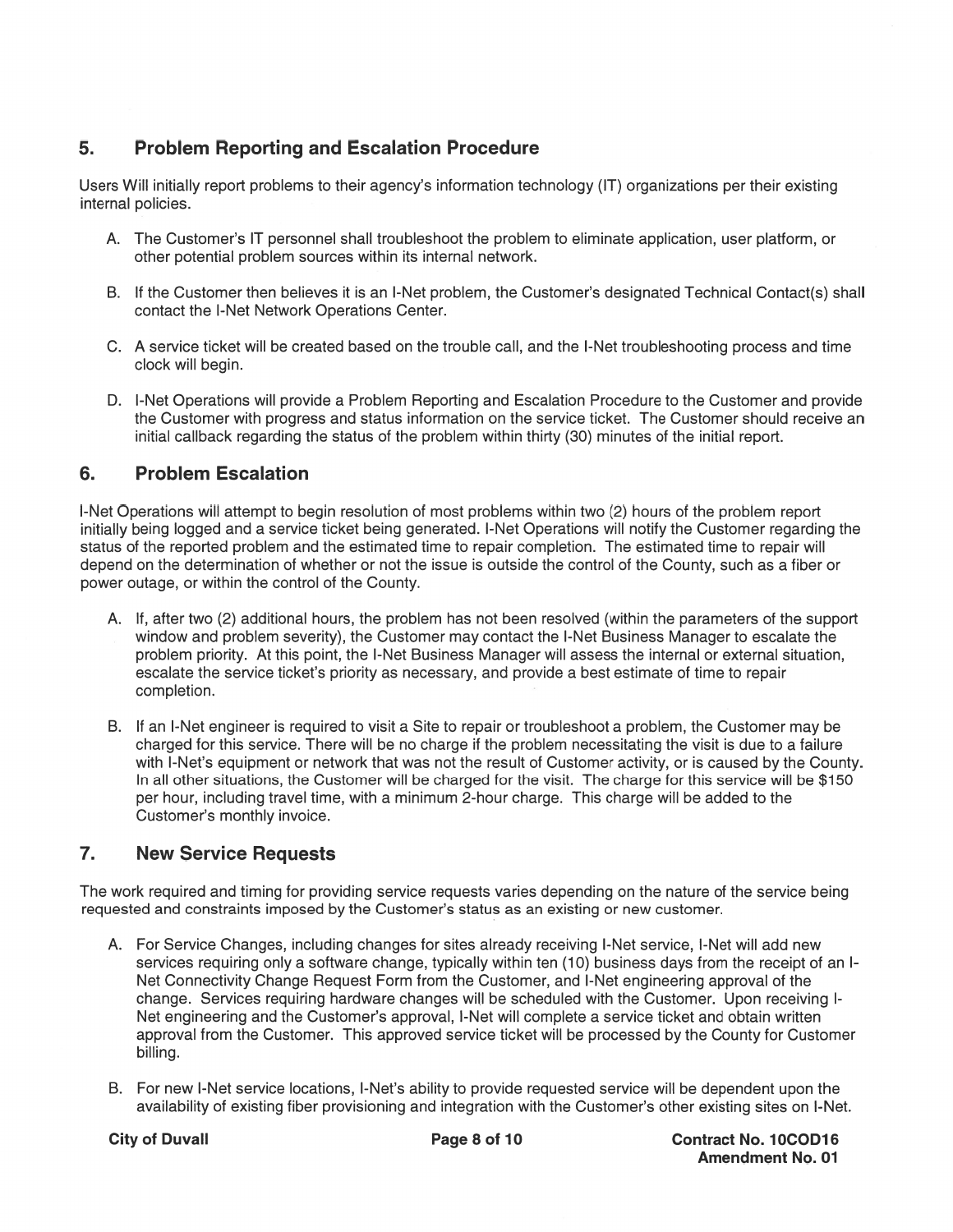This design will require the participation of both Parties.

C. The County will generally add service to a new site, where minimal facilities engineering and provisioning tasks are required, within sixty (60) business days from receipt of an I-Net Connectivity Change Request Form specifying the service from the Customer. The County requires a minimum of ninety (90) business days to construct a typical installation when new fiber installation is required. When more than minimal facilities engineering and provisioning tasks are required, the installation of service will be negotiated with the Customer. All new services require a signed amendment identifying the Date of Activation as agreed upon mutually by both Parties.

For all services provided to the Customer that requires engineering, design, or installation services by I-Net, an hourly fee will be charged as specified in Attachment  $A - Site(s)$  Covered.

Service cannot be activated without a fully executed Contract in place. KCIT Contract Services is responsible for managing the contract process with the active support of I-Net management as required.